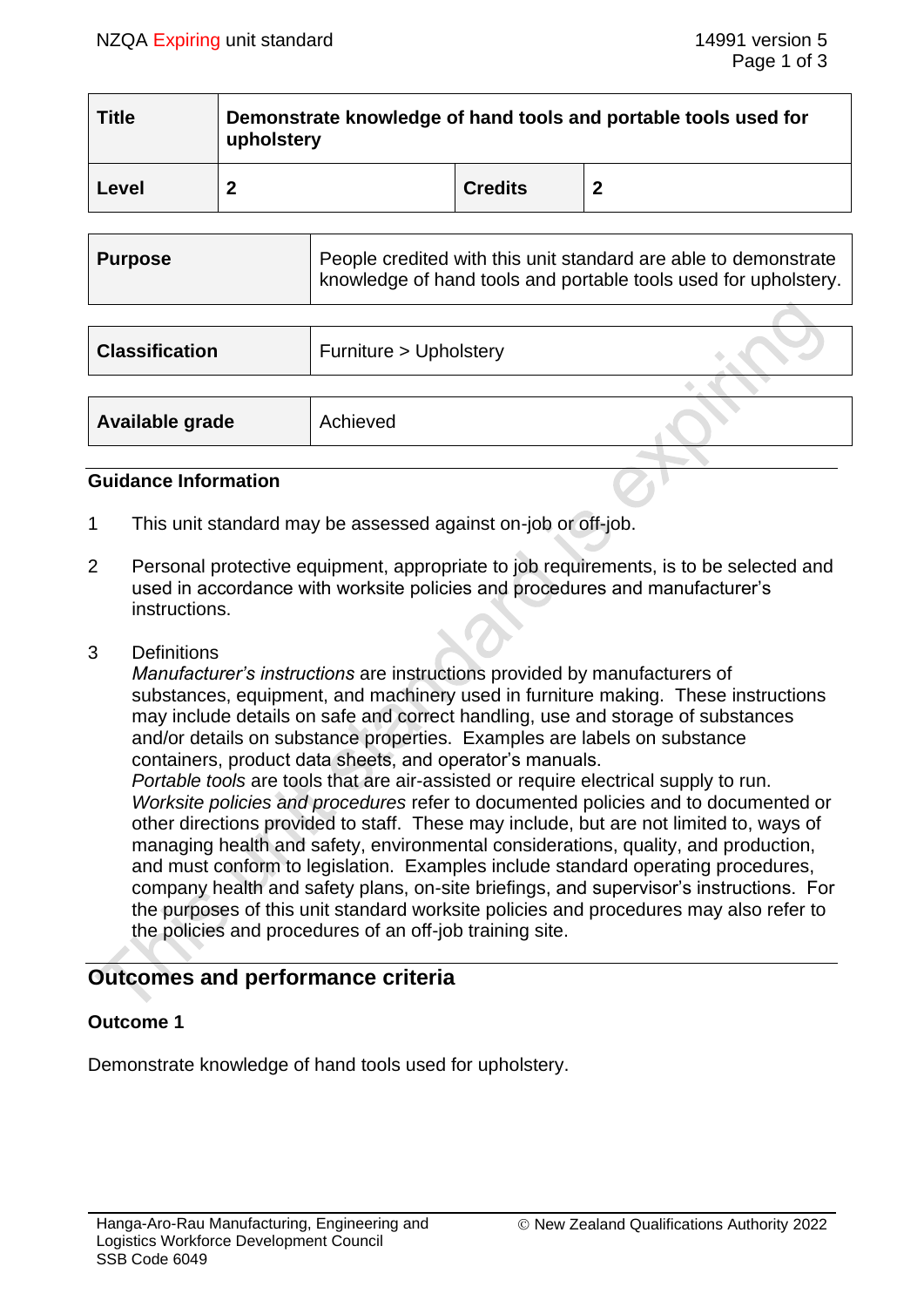### **Performance criteria**

1.1 Hand tools are identified and their purpose explained in accordance with worksite policies and procedures.

> Range craft knife, tack or staple lifter, side cutters, webbing stretcher, scissors, tape measure, marking equipment, hammers, needles,

1.2 Safe handling and storage of hand tools used in upholstery is explained in accordance with worksite policies and procedures.

Range craft knife, scissors, needles.

#### **Outcome 2**

Demonstrate knowledge of portable tools used for upholstery.

#### **Performance criteria**

2.1 Portable tools used in furniture upholstery are identified and their purpose explained in accordance with worksite policies and procedures.

> Range four of – foam cutter, staple gun, drill, screw gun, sander, spray or glue gun.

2.2 Ways to minimise hazards associated with using portable tools are explained in accordance with manufacturer's instructions and worksite policies and procedures.

Range compressed air, electricity.

- 2.3 Maintenance requirements for portable tools used in upholstery are explained in accordance with worksite policies and procedures.
	- Range  $\sqrt{\phantom{a}}$  two of foam cutter, staple gun, drill, sander, screw gun, spray or glue gun.
- 2.4 Storage of portable tools used in upholstery is explained in accordance with worksite policies and procedures.

Range two of – foam cutter, staple gun, drill, sander, screw gun, spray or glue gun.

| <b>Replacement information</b> | This unit standard was replaced by unit standard 32289 and<br>unit standard 32423. |
|--------------------------------|------------------------------------------------------------------------------------|
|                                |                                                                                    |

**This unit standard is expiring. Assessment against the standard must take place by the last date for assessment set out below.**